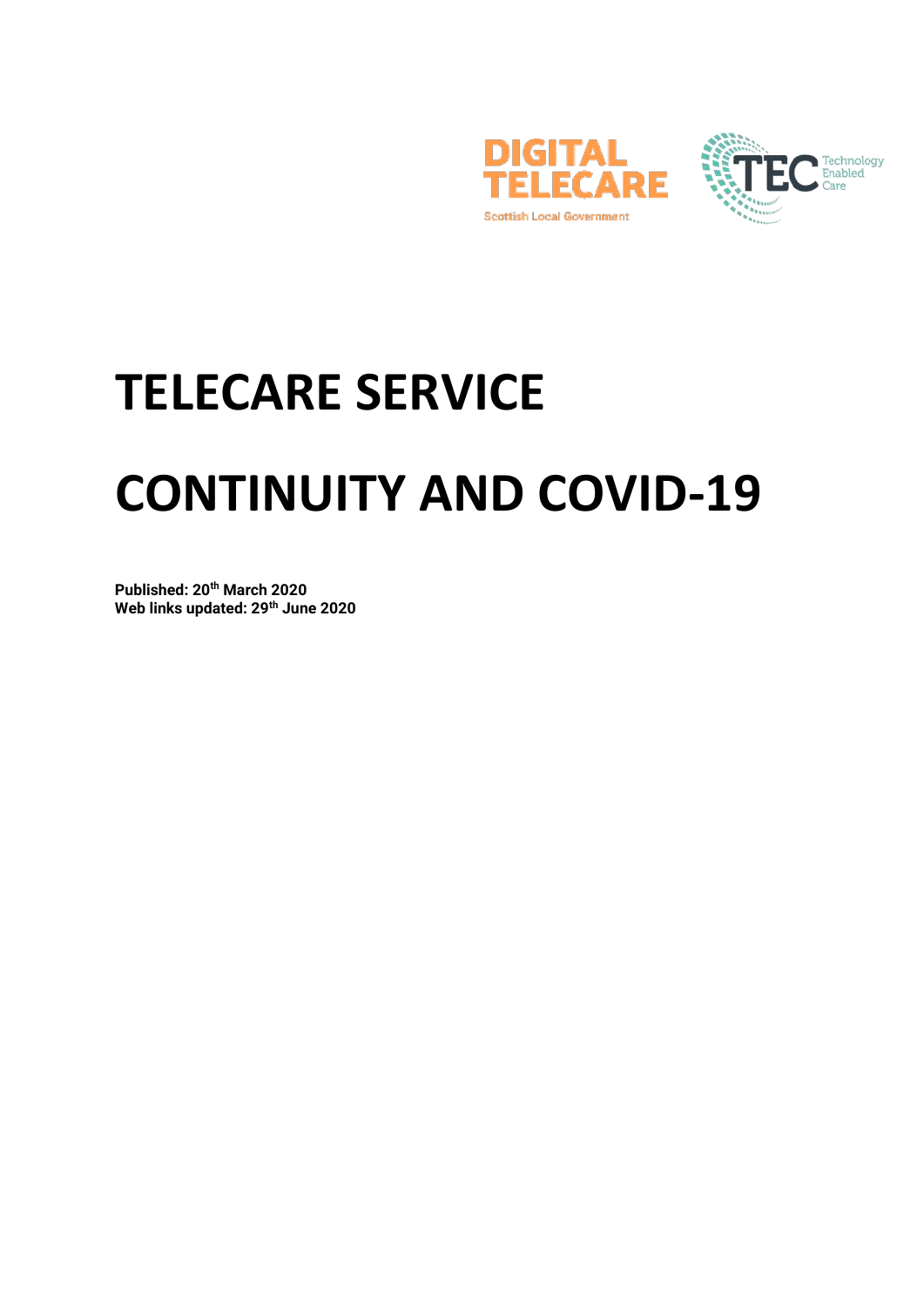

# **Telecare Service Continuity and COVID 19**

The following are contingencies you may want to consider locally. They are subject to local risk assessment and decision making and will need to be considered in the context of wider planning and arrangements in your organisation and area.

They should be considered alongside information issued by the Scottish Social Services [Council](https://learn.sssc.uk.com/coronavirus/infectioncontrol/)[,](https://www.gov.scot/coronavirus-covid-19/) [Health](https://www.hps.scot.nhs.uk/web-resources-container/covid-19-information-and-guidance-for-social-or-community-care-residential-settings/) [Protection Scotland](https://www.hps.scot.nhs.uk/web-resources-container/covid-19-information-and-guidance-for-social-or-community-care-residential-settings/) and [NHS inform.](https://www.nhsinform.scot/coronavirus)

### **Proactive communication with service users and their named contacts to keep them abreast of changes in service provision and/or to provide important information**

- 1. The information provided will depend on local contingencies but may include:
- Informing service users they may experience some changes to the usual service they receive, such as taking a longer time to answer alerts or providing a face to face response, and being asked additional questions by call handlers.
- Their named contacts, if they are well and not self-isolating, being asked to provide a response in non-emergency situations and in the absence of an alternative responder being available.
- Advising against digital phone line upgrades or transferring to different telephone or broadband suppliers at this time, as it may disrupt their telecare service. If they do have an upgrade or transfer, asking them to notify the Telecare Service so they can check equipment is still working. Please refer to the section in the supplement, entitled *Digital Phone Line Upgrades*.
- Information on how to reduce sedentary behaviour while self-isolating or social distancing.

### **Proactive and regular communication with all staff delivering the Telecare Service**

- 2. Putting systems in place for frequent communication with all Telecare staff. Skype, Teleconferencing, MS Teams or other digital solutions can be used. This will provide an opportunity:
- to keep staff up to date on arrangements,
- for staff to escalate or share issues or concerns, and
- to check on staff wellbeing.

### **Meeting the increased demand on Telecare Services: installation, monitoring and response**

3. Liaising with other teams/services to explore the possibility of training staff to provide further 'back up' in the event of staff shortfalls within the installation, monitoring and response services.

For example, Argyll and Bute are developing guidance on the process for a basic install.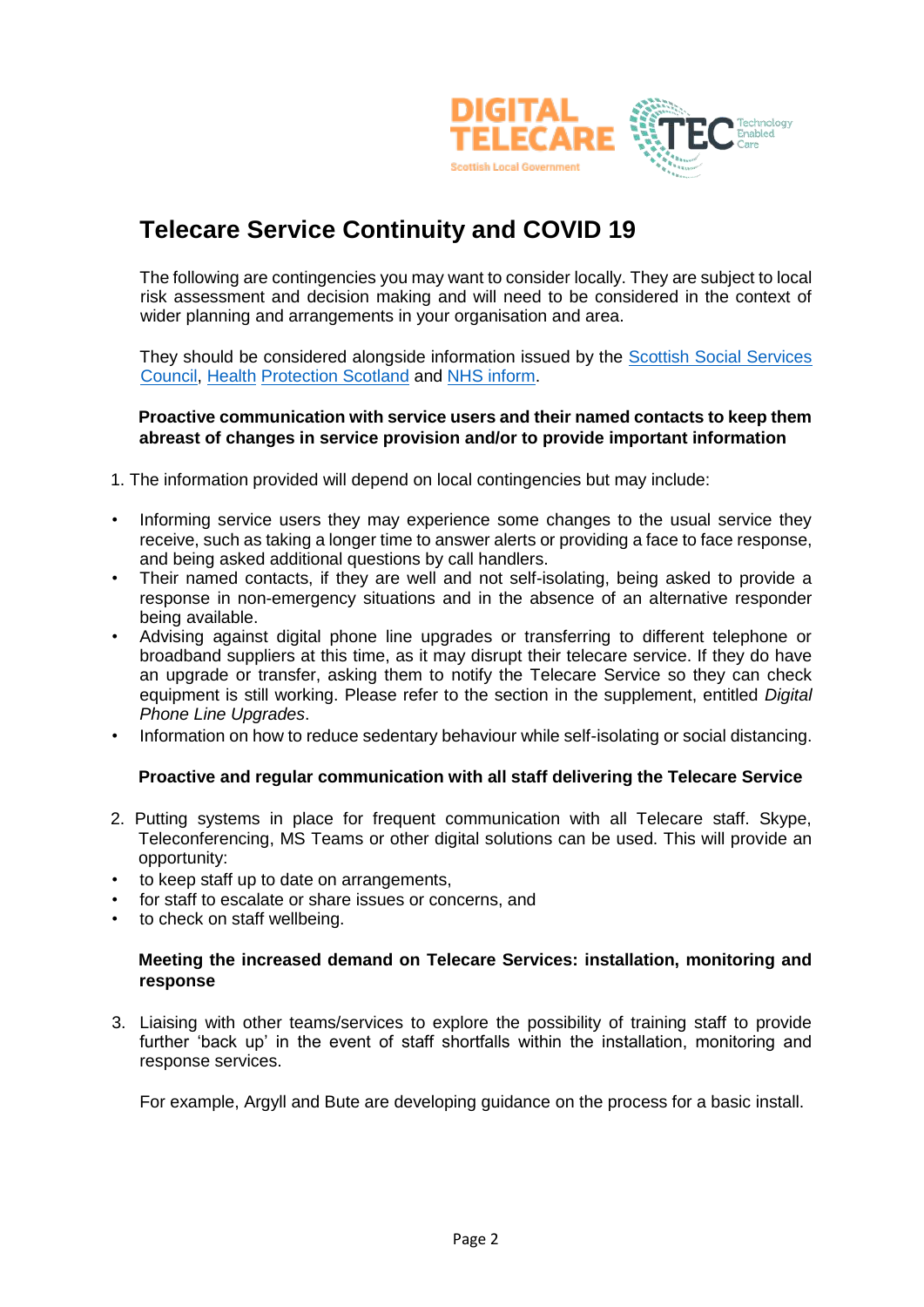

4. If insufficient staff are available to cover all calls requiring a responder, consider what critical care needs to be provided, what can be delayed and what can be provided by family members, friends and other agencies. This could include liaising with care at home services to explore

the possibility of providing the response to non-emergency situations, such as requests for personal care. This could free-up responders to attend emergencies, such as falls, no voice calls and ambulance call outs.

Where the family, friends or neighbours provide unpaid care, it may be appropriate to signpost them to the current guidance o[n NHS inform](https://www.nhsinform.scot/coronavirus) regarding what they can do to protect their own health and that of those they look after during the COVID-19 outbreak.

- 5. Contacting named contacts to inform them that, if they are well and not self-isolating, they may/will be asked to provide a response in non-emergency situations and in the absence of an alternative responder being available. Given that some named contacts may not be in a position to respond, explore possible alternative local responders, such as community and/or voluntary groups.
- 6. Prioritising requests for community alarm and telecare installations by applying a locally agreed approach or criteria.
- 7. Considering de-prioritising routine review and maintenance visits to free up staff for more urgent activities.

Careful consideration of how to manage faults is required. If staff are not available to attend on-site, a contingency is required, such as regular pro-active, outgoing calls to the service user.

- 8. Deploying staff usually involved in direct care or support but who are either self-isolating without symptoms or are in the high-risk group, to deliver other aspects of the service. This may include pro-active, outbound calling, identifying the most vulnerable service users, contacting service users and their named contacts with information, and updating service user information.
- 9. Automation can potentially be used to reduce the number of calls ARC staff need to handle. These arrangements have been implemented by some Partnerships in Scotland already, but their use is not universal and so some Partnerships may still benefit from using this approach. Please refer to the section in the supplement, entitled *Automation*.
- 10. Some Alarm Receiving Centres may have the technical capability to enable Call Handlers to work from home. Please refer to the section in the supplement, entitled *Remote Working*.
- 11. Some Alarm Receiving Centres may have the technical capability to re-direct calls to another Alarm Receiving Centre to assist with managing demand and capacity. Please refer to the section in the supplement, entitled *Shared Service Delivery*.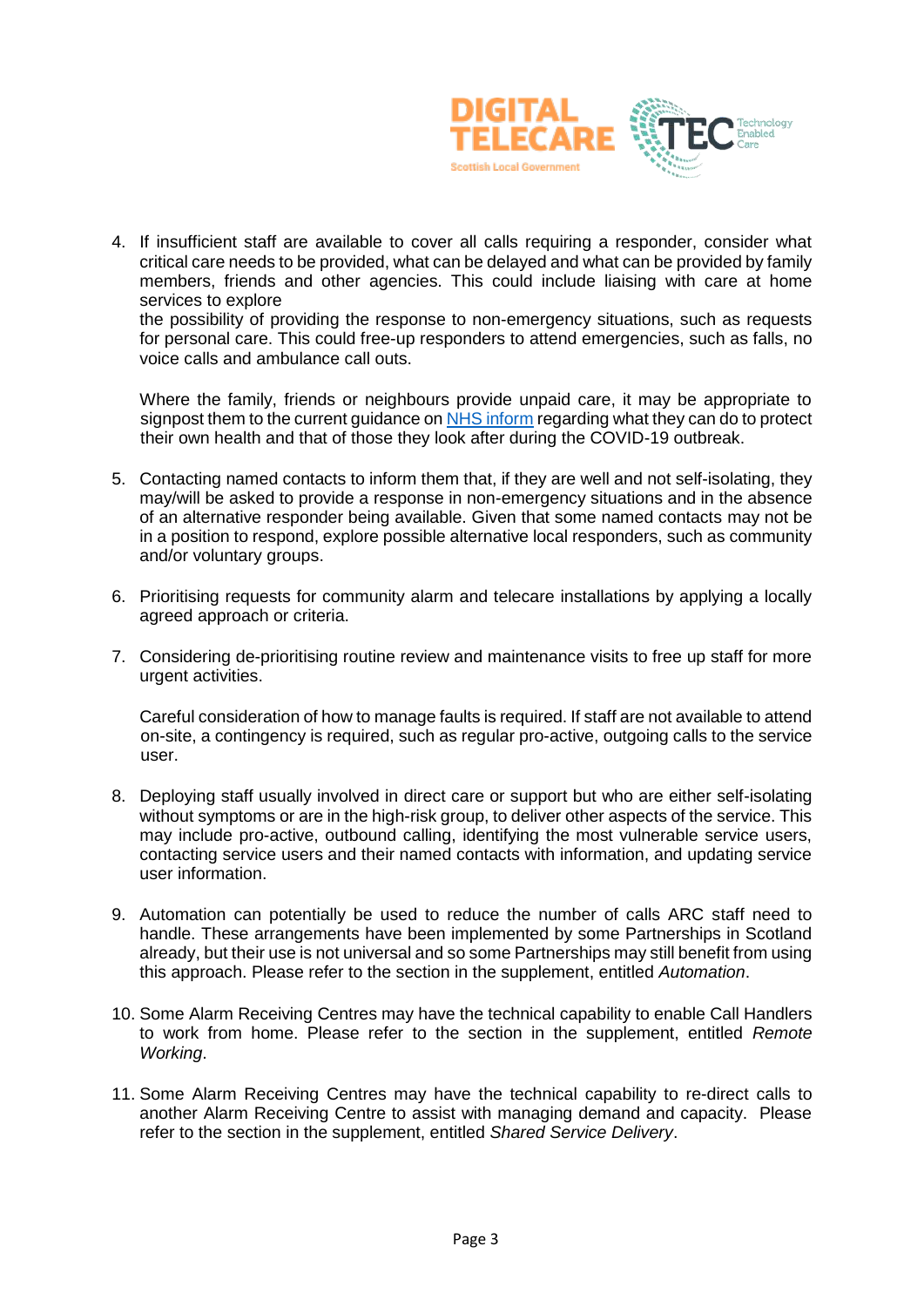

### **Working pro-actively with other services and teams to manage risk**

- 12. Pooling resources with other teams/services supporting people at home to maximise capacity and minimise unnecessary contact with people who are self-isolating or social distancing.
- 13. Liaising with other local services to plan how some risks can be mitigated and to identify opportunities to support each other.
- 14. Exploring the possibility of using pro-active, outbound calls to telecare service-users, instead of care at home visits, where this is safe and appropriate. For example, for some medication reminders and wellness checks. Please refer to the section in the supplement, entitled *Proactive Telecare*.
- 15. Asking services that assess and/or refer for Telecare to identify the person's COVID-19 status, including diagnosis, symptoms or no symptoms but self-isolating, and make this clear when passing on the information. Further information about symptoms can be found on [NHS inform,](https://www.nhsinform.scot/coronavirus) including a COVID-19 symptom checker.

### **Ensuring service continuity for the most vulnerable service-users**

16. Exploring the possibility of pro-active wellbeing calls<sup>1</sup> to check-in with vulnerable service users, such as people without named contacts or next of kin living nearby. The calls could be made by response staff who are either self-isolating at home and do not have symptoms, or are in the high-risk group, or by other services and providers, such as third sector partners. Please refer to the section in the supplement, entitled *Proactive Telecare*.

Stratifying service users' risk may be helpful. For example, high risk – no contacts, no package of care, dependent on Telecare Service to respond or high fire risk. National statistics suggests only 35% of Telecare clients receive Home Care.

17. Working with other services, teams and named contacts to ensure service users with door contacts receive a timely response if it appears a service user has left their home.

### **Infection prevention and control**

-

- 18. Consider locating call handlers across two sites the Alarm Receiving Centre and the Disaster Recovery Site - to minimise the impact should a staff member develop symptoms.
- 19. Asking Call Handlers in Alarm Receiving Centres to ask basic screening questions to identify if the service user or anyone in their household has a diagnosis of COVID-19 or symptoms of COVID-19. The screening questions need to be agreed locally and based on current national guidance such as information on [NHS inform.](https://www.nhsinform.scot/coronavirus)

<sup>1</sup> Pro-active calling involves dialling out on a regular basis to telecare users, perhaps on a prioritised basis – some may require daily calls, others perhaps weekly.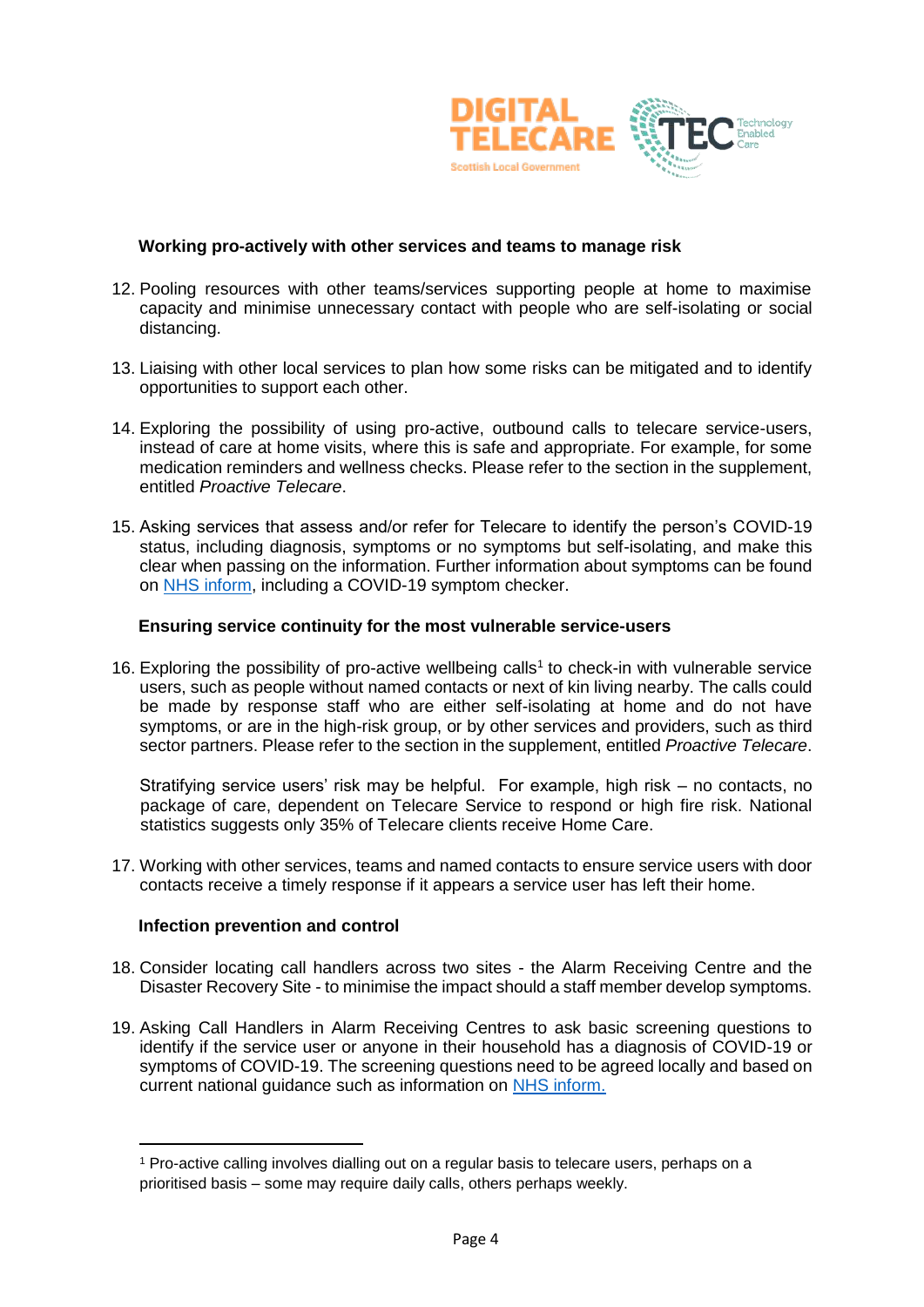

- 20. When arranging priority installations, ask service users basic screening questions to identify their COVID-19 status (see (19) above) so the Telecare Service is fully aware and can take precautions according to national and local guidance.
- 21. Providing additional guidance to staff delivering direct care and support, and reminding them of the importance for both personal safety and spread of infection to service-users. This includes clarifying the underlying health conditions that would classify a staff member as high risk.

For information on action to take if a member of staff is concerned they have COVID-19, refer to the Scottish Social Services Council's website, [Key measures for infection](https://learn.sssc.uk.com/coronavirus/infectioncontrol/)  [prevention and control. A guide for social care workers providing care in an individual's](https://learn.sssc.uk.com/coronavirus/infectioncontrol/)  [home.](https://learn.sssc.uk.com/coronavirus/infectioncontrol/)

For information on delivering direct care and support in a service-user's home, refer to the Scottish Social Services Council's website, [Key measures for infection prevention and](https://learn.sssc.uk.com/coronavirus/infectioncontrol/)  [control. A guide for social care workers providing care in an individual's home](https://learn.sssc.uk.com/coronavirus/infectioncontrol/)[,](https://www.gov.scot/coronavirus-covid-19/) and information on infection control from Health Protection Scotland, [Advice for Social or](https://www.hps.scot.nhs.uk/web-resources-container/covid-19-information-and-guidance-for-care-home-settings/)  [Community Care and Residential Settings Staff](https://www.hps.scot.nhs.uk/web-resources-container/covid-19-information-and-guidance-for-care-home-settings/)[.](https://www.hps.scot.nhs.uk/web-resources-container/covid-19-information-and-guidance-for-social-or-community-care-residential-settings/)

22. Providing additional guidance on processes for decontamination of equipment, including the storage of equipment prior to decontamination, and disposing of equipment, for example decontaminating and bagging items prior to disposal.

### **General**

23. Disaster Recovery procedures for Alarm Receiving Centres and Lone Working policies may need to be reviewed to ensure they are up-to-date and appropriate for the current situation.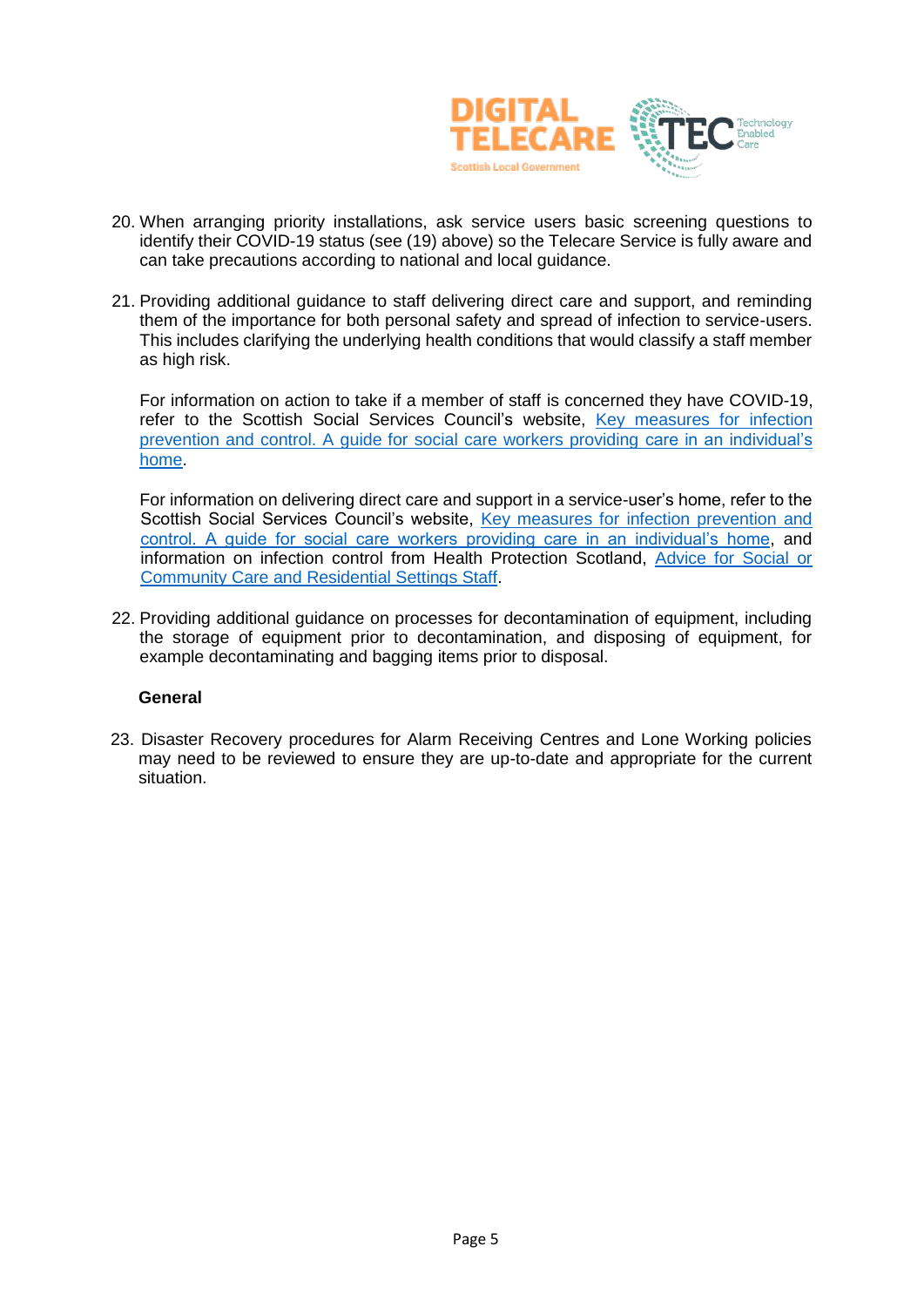

# **SUPPLEMENT TO TELECARE SERVICE CONTINUITY AND COVID-19**

 **Published: 20th March 2020**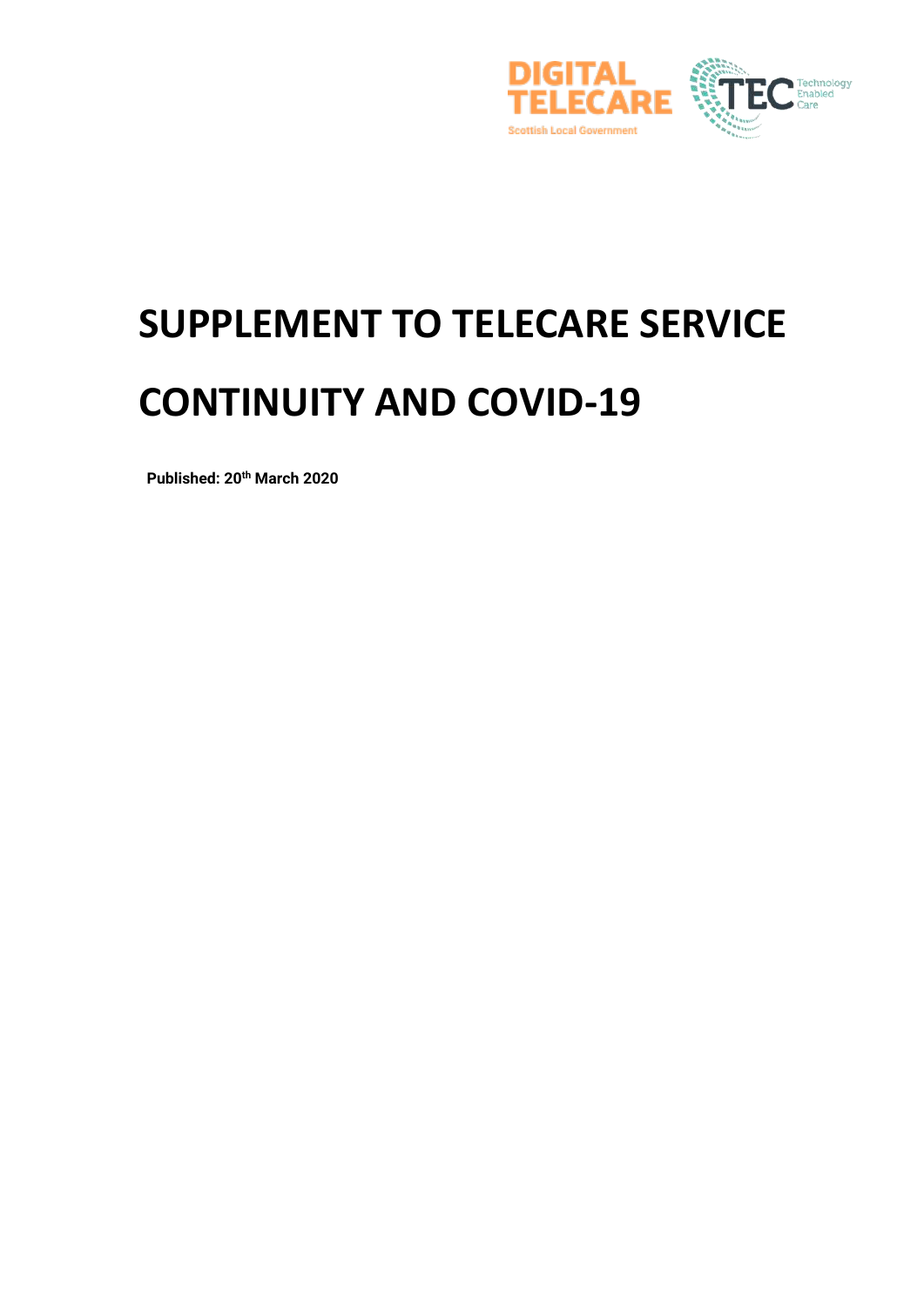

# **1. Summary of Potential Changes to Assist with Telecare Service Delivery**

### **1.1 Potential Quick Wins:**

- Use of proactive, outbound calls to users to replace the need for some homecare visits;
- $\cdot$  Use of proactive calls<sup>2</sup> to users to provide reassurance/ wellness checks, and to provide health advice;
- Potential to use call takers unable to travel to the ARC to make proactive reassurance / wellbeing calls to users;
- Advise users to delay / cancel any planned phone line upgrades or transfers to a different telephone or broadband supplier.

### **1.2 Changes That Potentially Need Technology Upgrades or Operational Updates:**

- Use of remote working technology for call takers;
- Sharing of call taking between Partnerships;
- Potential to use automation to reduce call taker workload.

### **2. Proactive Telecare**

-

Proactive telecare, i.e. making outbound calls to users, can potentially be used by Partnerships to assist in care delivery by:

- **Replacing the need for some homecare visits**: Proactive telecare can potentially be used to replace some kinds of homecare visits. This would involve calls being made to users instead of someone physically visiting their home. Only certain types of homecare visits and users would be suitable for this service, however, for those that are suitable it could provide a less resource intensive way of providing care. Homecare visits that may be suitable for this kind of approach include wellness checks, reassurance visits, and meal/medication reminders/checks.
- **Providing reassurance / wellness checks:** Proactive telecare could also be used to provide reassurance or wellness checks to users who need additional support/monitoring (and who do not have homecare). These checks could be provided either by staff calling telecare users or by automating calls. This latter feature is offered by some ARC solutions but is not currently used by many Partnerships and so may not be practical to implement.
- **Providing health and wellness advice:** Proactive telecare can be used to provide users (telecare and /or homecare users) health and wellness advice. This could include advice about updates to health advice, isolation arrangements, staying active, staying hydrated, etc.

The above uses of proactive telecare all have an impact on the resource require to deliver telecare services, however, they have potential to reduce the need for resources elsewhere in care system. Partnerships will need to evaluate the impact and benefits for their service before implementing this approach.

<sup>&</sup>lt;sup>2</sup> Pro-active calling involves dialling out on a regular basis to telecare users, perhaps on a prioritised basis – some may require daily calls, others perhaps weekly.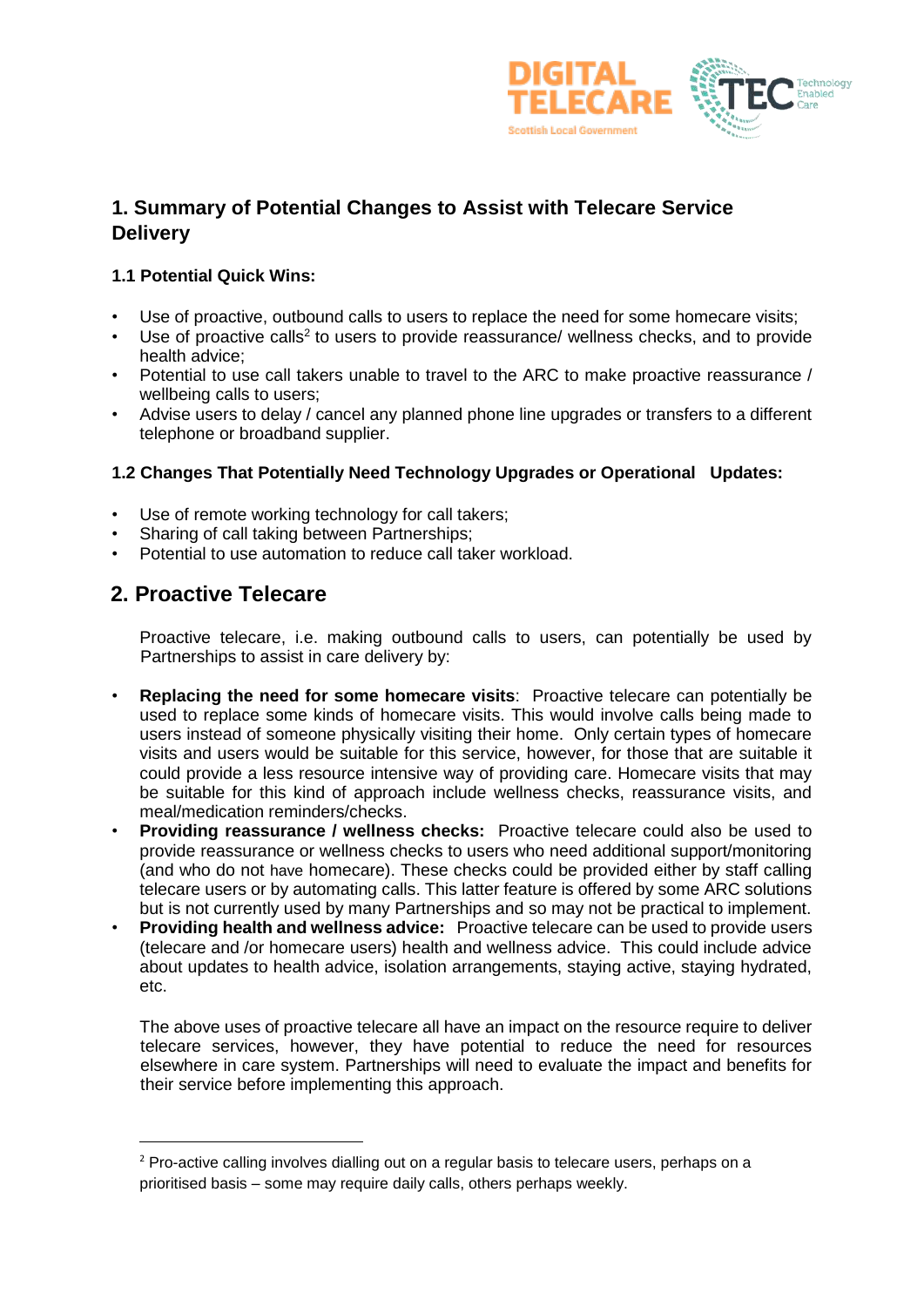

# **3. Remote Working**

Remote working for call takers may assist in keeping services operating if staff are unable to work from offices as normal.

It is technically possible for call takers to access the ARC solution and receive calls when working remotely, including from home, however at present not many Partnerships' ARC solutions are able to work in this way.

Where a Partnership's ARC systems can support remote working then this could help ensure call taker resource is available, including potentially using call takers for relatively short periods to assist with call peaks.

Where a Partnership's ARC system cannot currently support remote working then it may be possible to implement this functionality. Your telecare system provider and IT teams will be able to advise what needs to be put in place to support this, however, it is recognised that this may not be practical to implement during a period of high demand and limited resource. Given this, it may be possible to utilise staff that have to work from home to make the proactive calls detailed in the previous section. This does not require ARC system access - just the ability to make calls to users and to log the results.

# **4. Shared Service Delivery**

Partnerships may be able to collaborate to share call taking between organisations. This may assist Partnerships in coping with call takers becoming unavailable to work.

To use this approach telecare calls would need to be redirected to another Partnership's ARC. This relies on another Partnership having the capacity to assist with call taking. This is likely to be an issue for most Partnerships during daytime shifts, but the arrangements could be used to share overnight shifts, when call volumes are relatively low.

The means of implementing this technically will be dependent on a Partnership's current solution but is likely to require either the use of 'smart divert' or the reprogramming of alarm devices. Partnerships will also need to share user data, which is likely to be easiest where both are using the same ARC platform.

# **5. Automation**

Automation can potentially be used to reduce the number of calls ARC staff need to handle. These arrangements have been implemented by some Partnerships in Scotland already, but their use is not universal and so some Partnerships may still benefit from using this approach.

ARC solutions can automatically answer some kinds of administrative and maintenance calls and log them without the need for any call taker intervention. These types of call include; battery notifications; phone line fail/restores; power fail/restores; warden on/off site notifications.